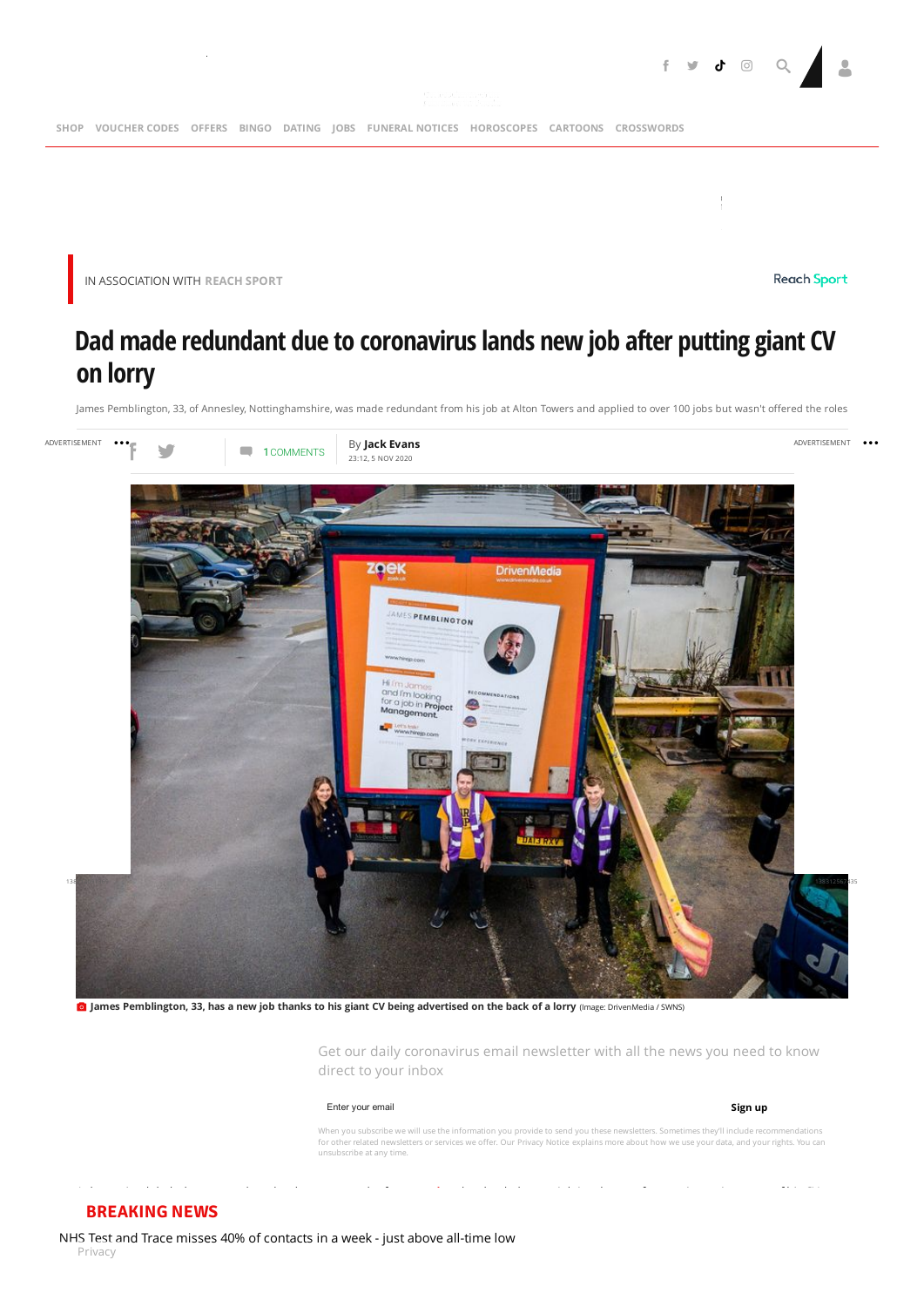

[SHOP](https://shop.mirror.co.uk/) VOUCHER-CODES [OFFERS](https://www.mirror.co.uk/offers/) BINGO [DATING](http://www.mirrordating.co.uk/) JOBS [FUNERAL](https://funeral-notices.co.uk/)-NOTICES [HOROSCOPES](https://www.mirror.co.uk/lifestyle/horoscopes/) [CARTOONS](https://www.mirror.co.uk/lifestyle/cartoons/) [CROSSWORDS](http://games.mirror.co.uk/category/crossword)

But he still had no luck, until he spotted an online competition to have his CV displayed on the back of an 18-tonne HGV.

ADVERTISEMENT ...

ADVERTISEMENT

138212091369

138312567435

LOADING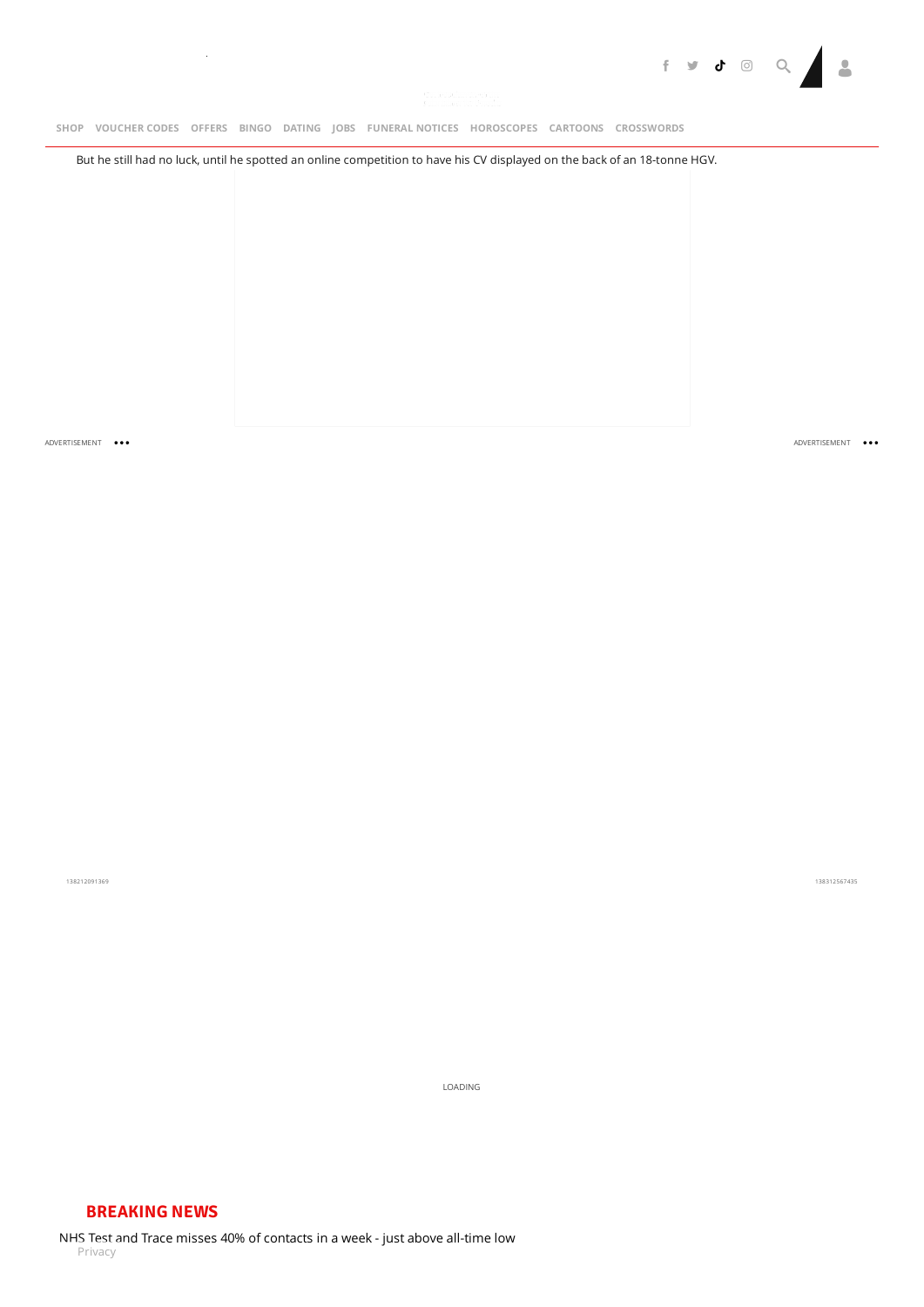

ADVERTISEMENT ...

ADVERTISEMENT ...

### **James Pemblington had been out of work for around eight months** (Image: DrivenMedia / SWNS)

**READ MORE**

 $\bar{a}$ 

orker publicly resigns claiming she had 'no work to do for 3 weeks' during [pandemic](https://www.mirror.co.uk/news/uk-news/nhs-worker-publicly-resigns-claiming-22965504)

1 the contest, which was run by lorry advertising firm DrivenMedia and job website Zoek.

any, run by Dragons' Den entrepreneur Ed Hollands, slapped James' CV and photograph on the truck which travelled across the UK.

just 48 hours later he got offered a job from a boss who spotted it while waiting in traffic.

nblington, 33, of Annesley, Notts., said: "I had applied in total to about 100 jobs. It was just rejection emails or nothing at all.

interviews where I got down to 13 of 100-odd and the companies said 'my CV was great but the person employed had been in the industry longer.'

to do something different and creative to show my personality and get the attention of the recruiting manager.

red to be leaving Alton Towers - that was my dream job - but I am a positive person and look on the bright side of things.

138212091369

138312567435

LOADING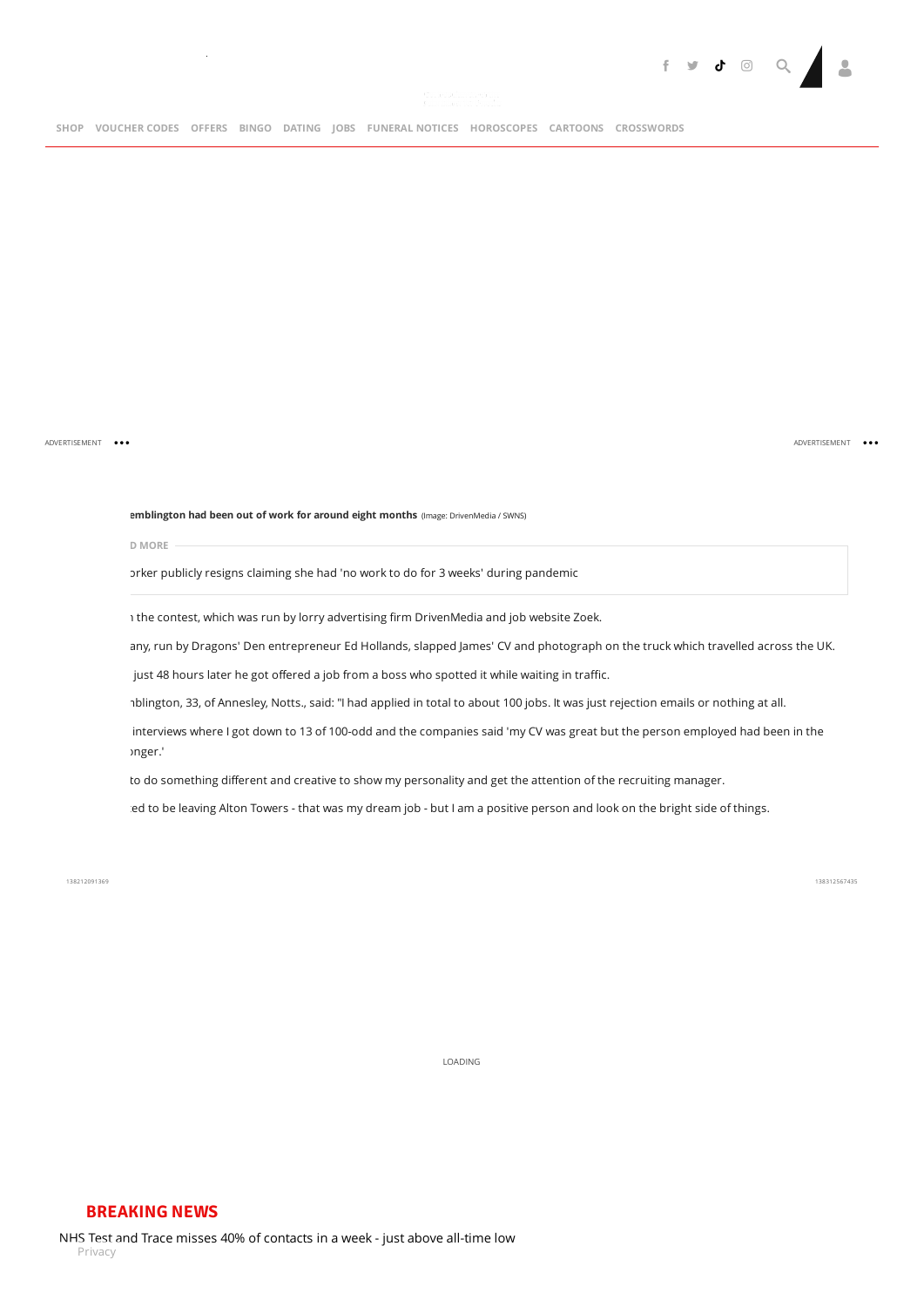

**Two bodies found in home - neighbours evacuated as police probe [unexplained](https://www.mirror.co.uk/news/uk-news/breaking-two-bodies-found-home-22964095) deaths**  $\rightarrow$  Two bodies found in home - neighbours evacuated as police probe  $\rightarrow$  UK [coronavirus](https://www.mirror.co.uk/news/uk-news/breaking-uk-coronavirus-deaths-jump-22963795) death toll up by 378 on first day of England's second **lockdown**

"When I saw the competition to have your CV on the lorry I thought 'that is wicked.'

"I loved the idea. Then I got the message that I had won and I thought 'this is amazing.'

"The It is my mug shot on the lorry - 'I am James and looking for work'.

"It was fantastic but surreal and odd. What else can 2020 throw at you? You have to get a truck sized CV to get a job."

The mobile CV started its journey in Nottingham, making a delivery in Birmingham and returning via Burton-on-Trent.

James, who starts his new job on Sunday (8/11), said: "At Alton Towers everything is about the guests having a great experience.

ADVERTISEMENT

ADVERTISEMENT ...

ADVERTISEMENT ...

ting centre we are not putting them on a roller coaster, but it is about making sure we are putting the customer at ease and offering customer service.

on an emotional roller coaster I imagine."

apbell, Zoek managing director, said: "Seeing James get a job after only two days of the giant CV going on the road shows how he only be put in front of the right audience."

**DailyMirror Follow @DailyMirror** 

**PROMOTED STORIES**

**£249.99 - EBUYER** | [SPONSORED](https://popup.taboola.com/en/?template=colorbox&utm_source=tmg-mirror&utm_medium=referral&utm_content=thumbnails-feed:Below%20Article%20Thumbnails%20Responsive%20Feed%20|%20Card%201:) **[AlphaSync](https://cat.nl.eu.criteo.com/delivery/ckn.php?cppv=3&cpp=03g3vZpMTgL3N9WwpuxABf4L6CD7VJyaKODI33F_a1AVODKCa78xvyfMPeeilpEyt7s3Pw4HQU-EpBgjo3Osswj8LGn0ks1gHf6NZxs6L9BZCR5PASG7YGkgQLqlQtqVKioEd6nOy5ufAj7VZzWPvIznjXnG5ihlWQyLKFSA89KZw8MJsGaW9MZtpiuTshAN4cY_Q0GffUmAPr-FmM309u3yG53MWg8smaMUUcpeOyS1sGM38RjXaK53tE6E8S8sL7zQhCoYuTeaZK2HDne8_eItK7RmAWibsohLGTwnIoT_U3D6RWnJqkBu5moLV3DS9SSEMbw21jNdbkswg0vf22PlgA2uidCiWlUzqkzwERehHTlwfPk_iCIL1v2Rgx3oSna7Uw&maxdest=https%3A%2F%2Fwww.ebuyer.com%2F982199-alphasync-core-i5-8th-gen-h310m-pro-vdh-plus-8gb-ram-custom-pc-as-b006%3Futm_source%3Dcriteo%26utm_medium%3Ddisplay%26utm_campaign%3DWebConversion&tblci=GiAN4vG3AKsH7_D9ghuLWtCeSZDFPxMMjcM6vIoiDog5xiDwjE4#tblciGiAN4vG3AKsH7_D9ghuLWtCeSZDFPxMMjcM6vIoiDog5xiDwjE4) Custom PC Bundle - Intel Core i5-8400 CPU, MSI H310M PRO-VDH**

### 138212091369

 $\blacksquare$ 

**CLINIC COMPARE** | [SPONSORED](https://popup.taboola.com/en/?template=colorbox&utm_source=tmg-mirror&utm_medium=referral&utm_content=thumbnails-feed-a:Below%20Article%20Thumbnails%20Responsive%20Feed%20|%20Card%202:) **Forget [Prescription](https://treatments.cliniccompare.co.uk/invisible-hearing-aids-sweep-the-uk?utm_campaign=6401228&utm_content=2930384534&cid=577532e1361f8&utm_source=taboola&utm_medium=tmg-mirror&campaign=HA-UK-CC-1-WL-D&platform=Desktop&utm_term=Forget+Prescription+Hearing+Aids+-+Use+These+Instead&content=http%3A%2F%2Fcdn.taboola.com%2Flibtrc%2Fstatic%2Fthumbnails%2Fe9e4923555cd5a9192734de86dc01a66.png&network=tmg-mirror&title=Forget+Prescription+Hearing+Aids+-+Use+These+Instead&click-id=GiAN4vG3AKsH7_D9ghuLWtCeSZDFPxMMjcM6vIoiDog5xiCqs0A#tblciGiAN4vG3AKsH7_D9ghuLWtCeSZDFPxMMjcM6vIoiDog5xiCqs0A) Hearing Aids - Use These Instead**

**Many failed before. Will you [complete](https://hero-wars.com/?hl=en&l=loot&l=loot&m=registration&nx_source=adx_taboola.hw_wb_u5_-.cc-gb.au-mix5_vid.cr-pins13_vid.lp-loot.dt-taboola.cid-6303207.agid-2928536156.pt-1039208.csd-170920.-&tblci=GiAN4vG3AKsH7_D9ghuLWtCeSZDFPxMMjcM6vIoiDog5xiDlwUc#tblciGiAN4vG3AKsH7_D9ghuLWtCeSZDFPxMMjcM6vIoiDog5xiDlwUc) the Trial?**

**HERO WARS** | [SPONSORED](https://popup.taboola.com/en/?template=colorbox&utm_source=tmg-mirror&utm_medium=referral&utm_content=thumbnails-feed-a:Below%20Article%20Thumbnails%20Responsive%20Feed%20|%20Card%202:)

<span id="page-3-0"></span>

### **[BREAKING](https://www.mirror.co.uk/news/politics/nhs-test-trace-misses-40-23071252#source=breaking-news) NEWS**

NHS Test and Trace misses 40% of contacts in a week - just above all-time low Privacy

138312567435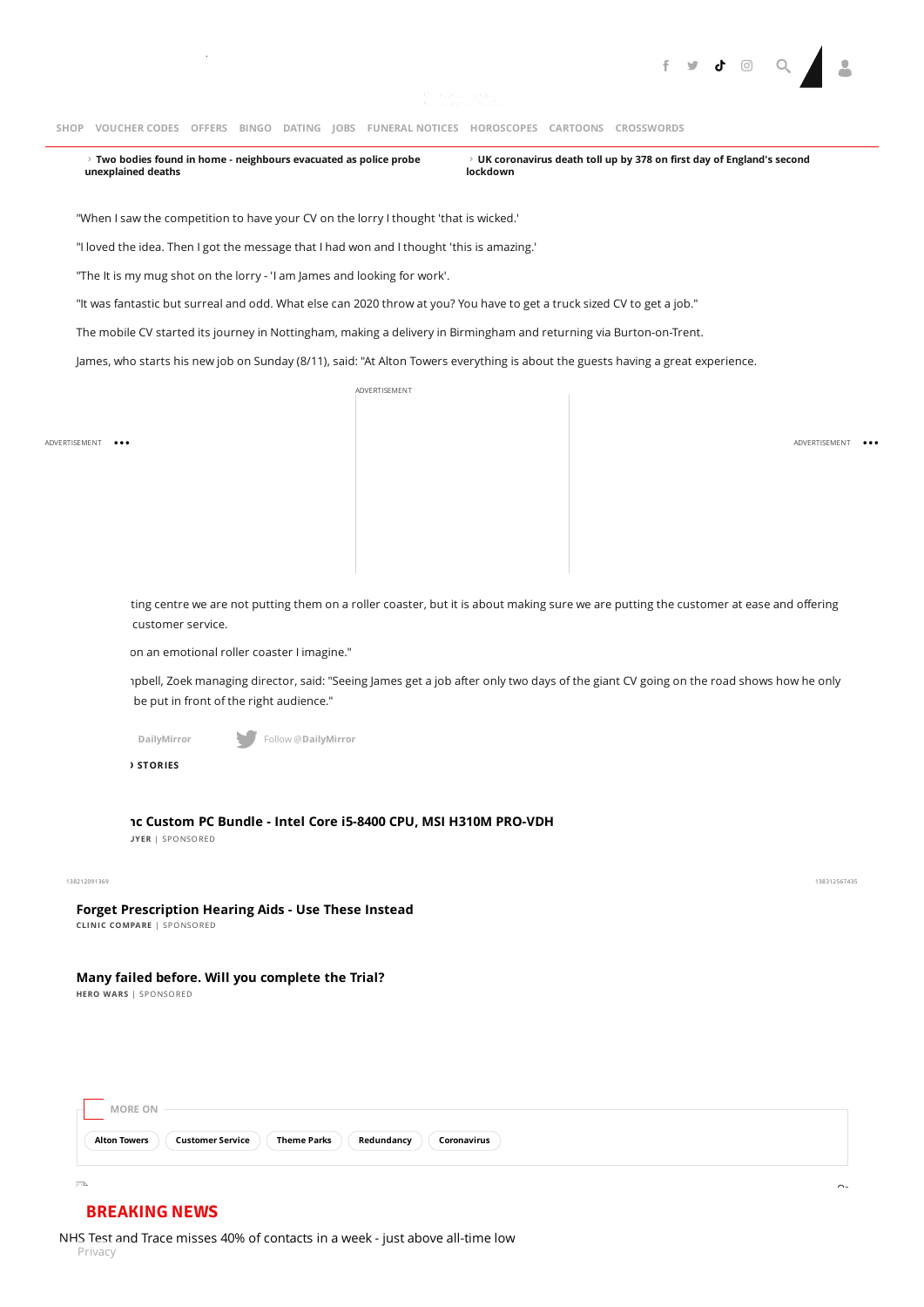

eToro 7 companies developing a [Coronavirus](https://partners.etoro.com/aw.aspx?A=45729&Task=Click&SubAffiliateID=Coronavaccine_UK_Taboola_AFFID_45729_&TargetURL=https://www.etoro.com/news-and-analysis/market-insights/5-companies-developing-a-coronavirus-vaccine-which-one-will-be-the-first-to-market/&utm_source=taboola&utm_medium=referral&tblci=GiAN4vG3AKsH7_D9ghuLWtCeSZDFPxMMjcM6vIoiDog5xiCY_Eg#tblciGiAN4vG3AKsH7_D9ghuLWtCeSZDFPxMMjcM6vIoiDog5xiCY_Eg) Vaccine. Should you invest in them?

### Clinic Compare Forget [Prescription](https://treatments.cliniccompare.co.uk/invisible-hearing-aids-sweep-the-uk?utm_campaign=6401228&utm_content=2930384534&cid=577532e1361f8&utm_source=taboola&utm_medium=tmg-mirror&campaign=HA-UK-CC-1-WL-D&platform=Desktop&utm_term=Forget+Prescription+Hearing+Aids+-+Use+These+Instead&content=http%3A%2F%2Fcdn.taboola.com%2Flibtrc%2Fstatic%2Fthumbnails%2Fe9e4923555cd5a9192734de86dc01a66.png&network=tmg-mirror&title=Forget+Prescription+Hearing+Aids+-+Use+These+Instead&click-id=GiAN4vG3AKsH7_D9ghuLWtCeSZDFPxMMjcM6vIoiDog5xiCqs0A#tblciGiAN4vG3AKsH7_D9ghuLWtCeSZDFPxMMjcM6vIoiDog5xiCqs0A) Hearing Aids - Use These Instead

 $\sim$ 

SportPirate [Remember](http://sportpirate.com/trending/40-celebs-who-have-only-gotten-better-with-age?utm_source=taboola&utm_medium=tmg-mirror&utm_campaign=7243580&utm_term=Remember+Tiger+Wood%27s+Ex-wife%3F+Try+Not+To+Smile+When+You+See+Her+Now&utm_content=http%3A%2F%2Fcdn.taboola.com%2Flibtrc%2Fstatic%2Fthumbnails%2F7a1f9d085c1888ad777db3a07010c197.jpg) Tiger Wood's Ex-wife? Try Not To Smile When You See Her Now

ADVERTISEMENT…er Chryery Quotes New Laser Eye Surgery Causing [Sensation](https://laser.lasik-eyes.co.uk/pioneering-laser-eye-surgery?utm_campaign=2134389&utm_content=243479188&cid=5cbf148eb186d&utm_source=taboola&utm_medium=tmg-mirror&campaign=LE-UK-LAS-2-D&platform=Desktop&utm_term=New+Laser+Eye+Surgery+Causing+Sensation+in+Blidworth&content=https%3A%2F%2Fconsole.brax-cdn.com%2Fcreatives%2F44dd7285-cd6a-4a0f-9085-8137587509a3%2FCopy_of_LELasik2_1000x600_b1e448d598aa8621718ad2af87aac1b3.png&network=tmg-mirror&title=New+Laser+Eye+Surgery+Causing+Sensation+in+Blidworth&click-id=GiAN4vG3AKsH7_D9ghuLWtCeSZDFPxMMjcM6vIoiDog5xiCXq0A#tblciGiAN4vG3AKsH7_D9ghuLWtCeSZDFPxMMjcM6vIoiDog5xiCXq0A) in Blidworth

ADVERTISEMENT ...

|           |                                                                 | Sponsored Links by Taboola |
|-----------|-----------------------------------------------------------------|----------------------------|
| <b>NT</b> | Wash Hands. Cover Face. Make Space<br>Promoted by HM Government | Οr                         |
| <b>NT</b> | Fitbit Sense, a healthy alternative!<br>Promoted by Fitbit      | 0r)                        |

138212091369

138312567435

**NEWS ALL**

# **TOP [STORIES](https://www.mirror.co.uk/)**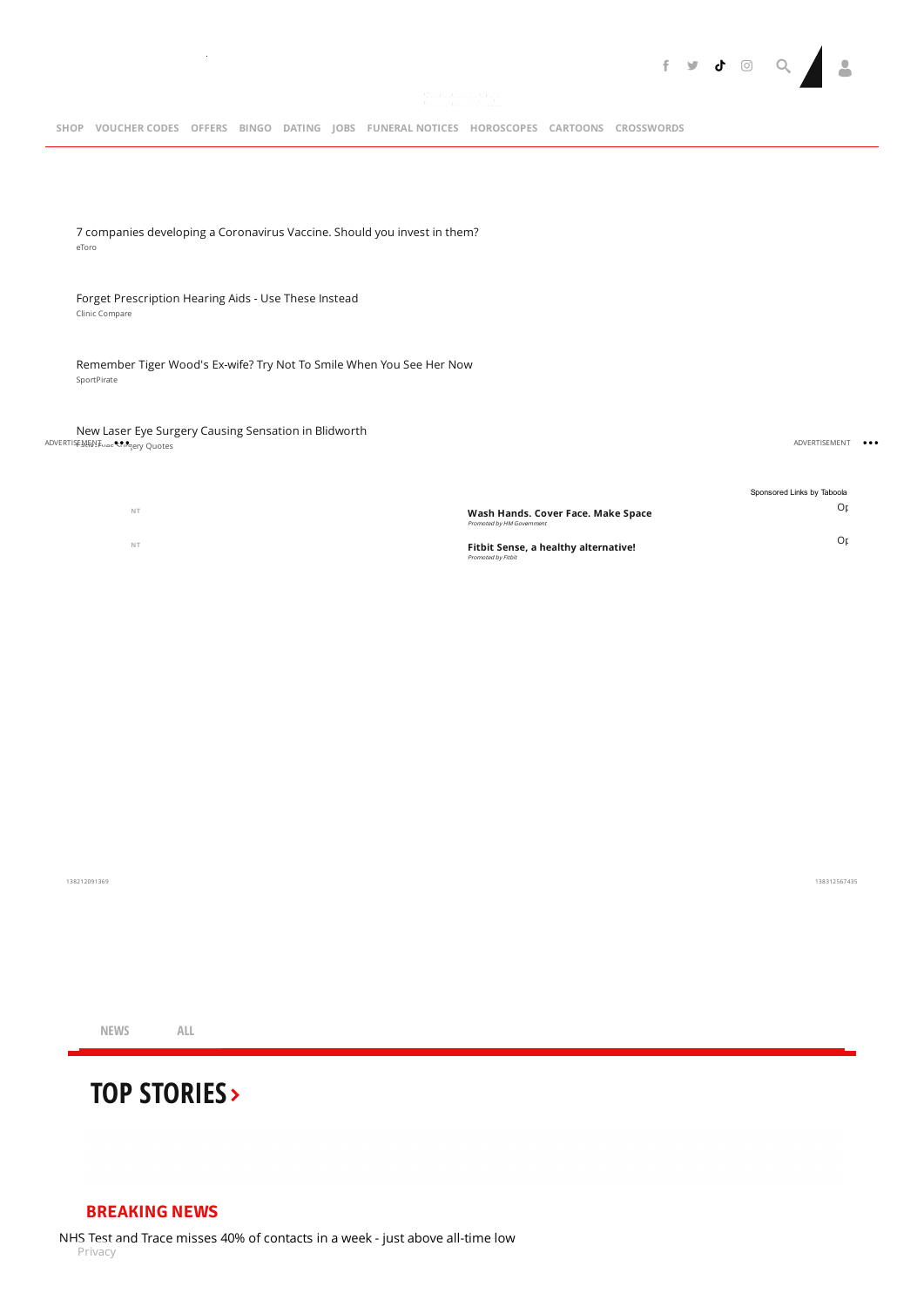

 $\sim$ 

ADVERTISEMENT ...

ADVERTISEMENT ...

ard would be bare if wasn't for £3 pantry feeding my kids': How local football club supports [struggling](https://www.mirror.co.uk/news/uk-news/my-cupboard-would-bare-wasnt-23067819) families with essentials **SAVE A KID'S [CHRISTMAS](https://www.mirror.co.uk/all-about/save-a-kids-christmas)**

138212091369

138312567435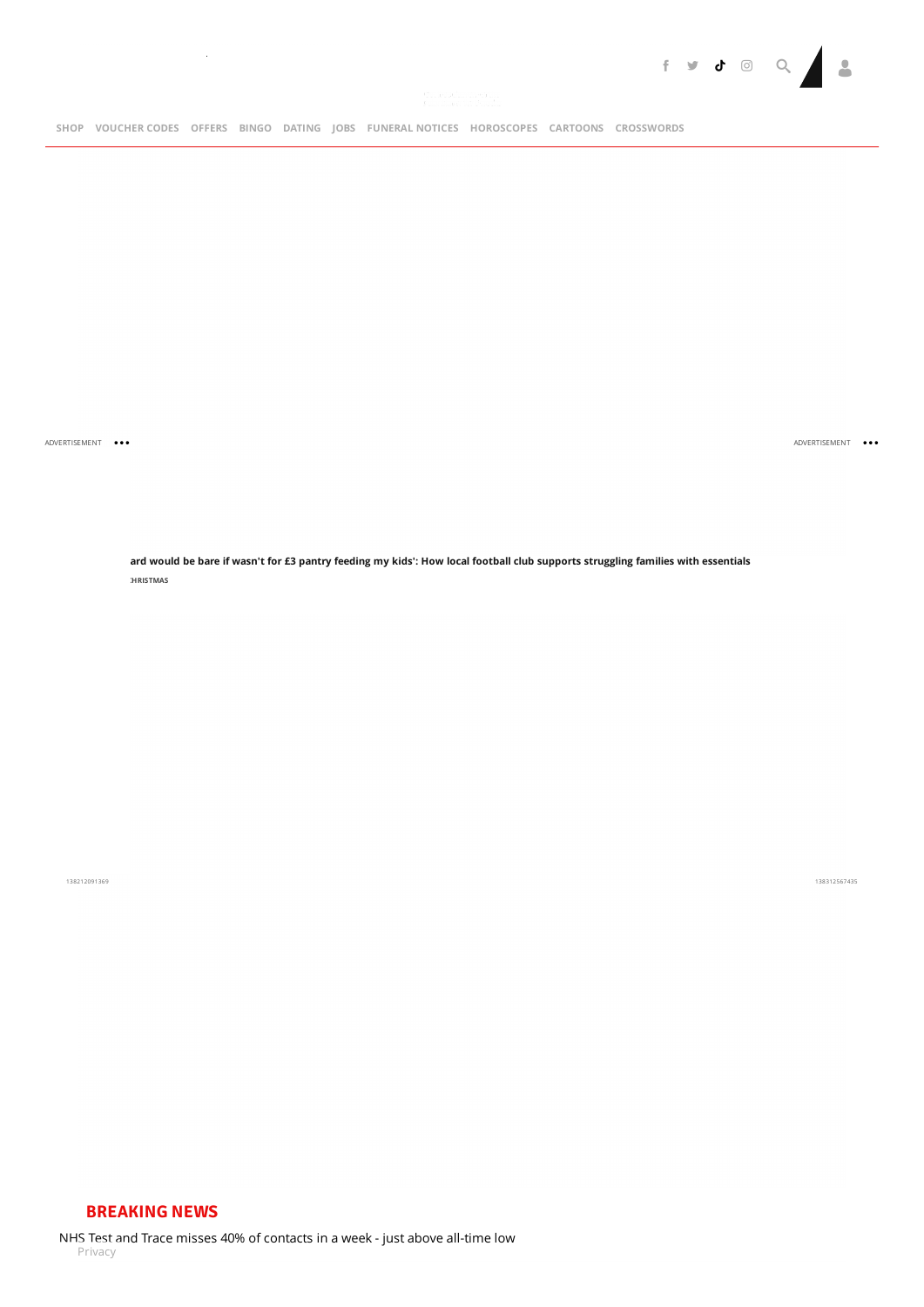

**Pub giant that owns [Harvester,](https://www.mirror.co.uk/money/harvester-bar-one-toby-carvery-23071274) All Bar One and Toby Carvery axes 1,300 jobs**

 $\sim$ 

**[MONEY](https://www.mirror.co.uk/money/)**

ADVERTISEMENT ...

[ADVERTISEMEN](https://www.mirror.co.uk/news/uk-news/kate-middleton-uses-clever-sofa-23042171)T

**Kate Middleton uses clever sofa tactic when [disciplining](https://www.mirror.co.uk/news/uk-news/kate-middleton-uses-clever-sofa-23042171) George, Charlotte and Louis**

**KATE [MIDDLETON,](https://www.mirror.co.uk/all-about/kate-middleton-duchess-of-cambridge) DUCHESS OF CAMBRIDGE**

138212091369

138312567435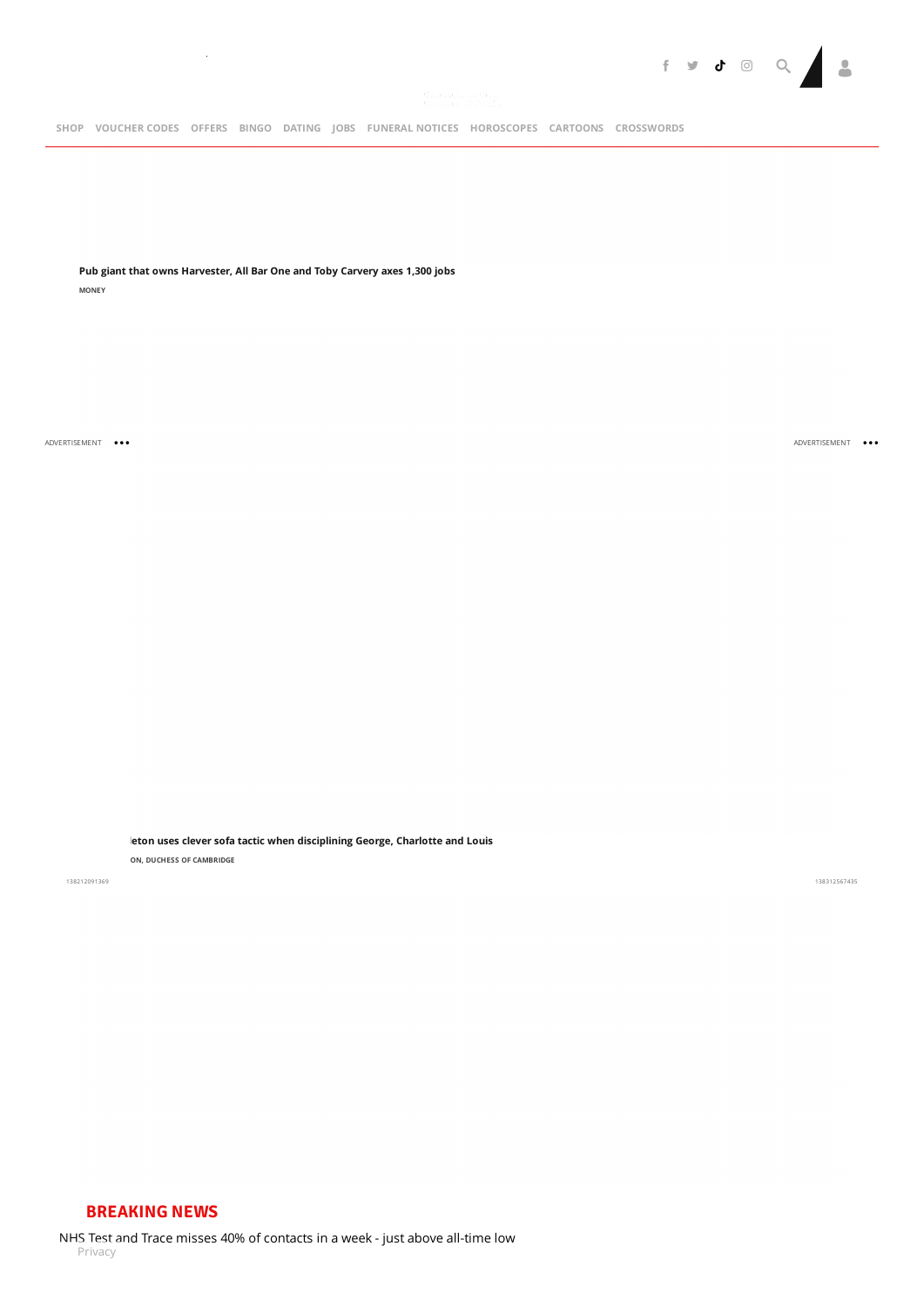

**Heavy D's cause of death revealed after CBB star 's body ['discovered](https://www.mirror.co.uk/3am/celebrity-news/heavy-ds-cause-death-after-23071398) by brothers'**

 $\sim$ 

**[HEAVY](https://www.mirror.co.uk/all-about/heavy-d) D**

ADVERTISEMENT ...

**Tiny house that's just 13ft-wide on sale for £275,000 after incredible [transformation](https://www.mirror.co.uk/news/uk-news/tiny-house-thats-just-13ft-23068801)**

**[PROPERTY](https://www.mirror.co.uk/all-about/property-news) NEWS**

138212091369

138312567435

[ADVERTISEMEN](https://www.mirror.co.uk/news/uk-news/tiny-house-thats-just-13ft-23068801)T ...

 $\blacktriangleright$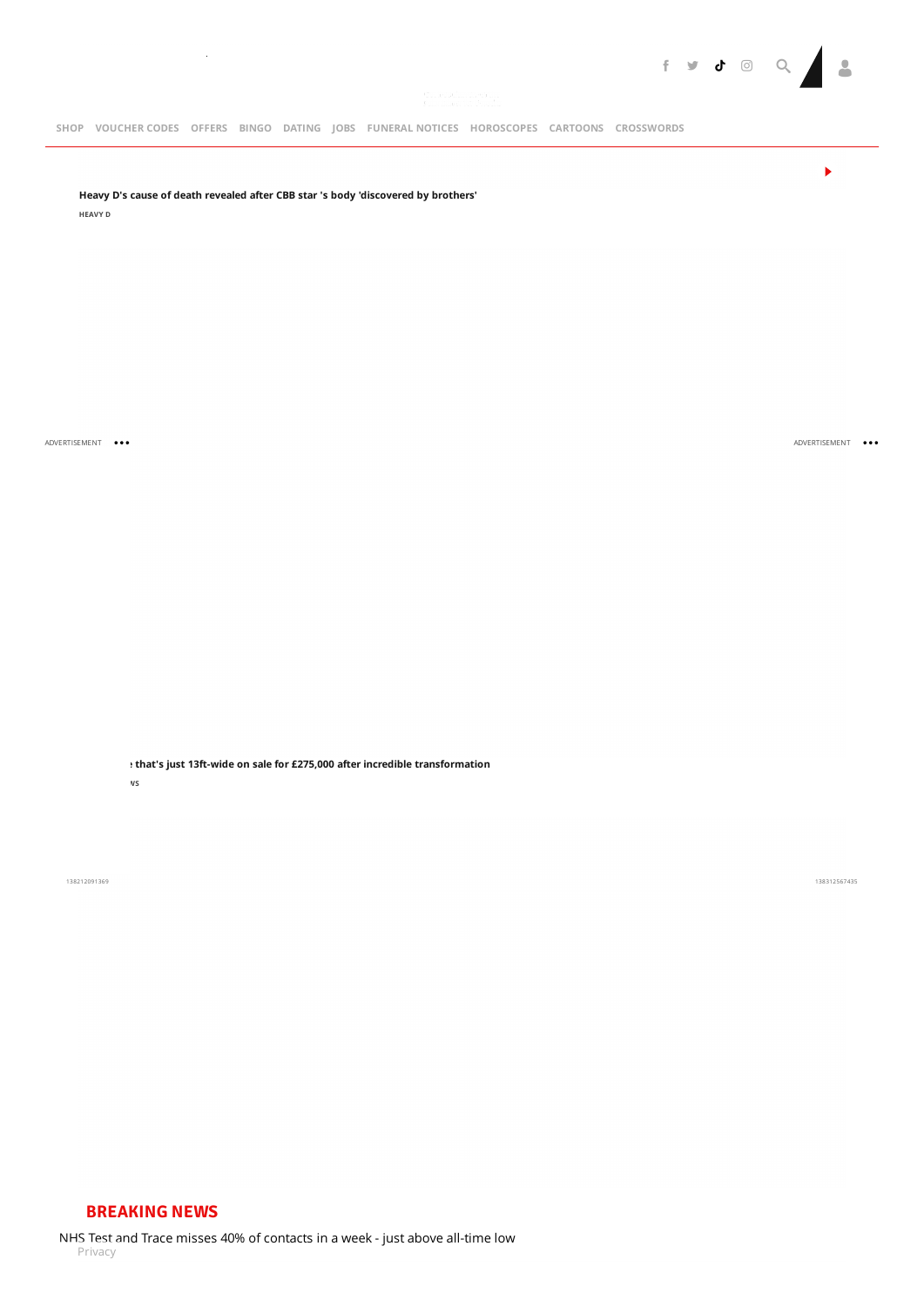

[SHOP](https://shop.mirror.co.uk/) [VOUCHER](https://discountcode.mirror.co.uk/)CODES [OFFERS](https://www.mirror.co.uk/offers/) [BINGO](https://www.mirrorbingo.com/?utm_medium=site&utm_source=mirror&utm_campaign=partner-bar&utm_content=partner-bar) [DATING](http://www.mirrordating.co.uk/) [JOBS](https://www.fish4.co.uk/?utm_source=tm-mirror&utm_medium=referral&utm_campaign=navlink) [FUNERAL](https://funeral-notices.co.uk/)NOTICES [HOROSCOPES](https://www.mirror.co.uk/lifestyle/horoscopes/) [CARTOONS](https://www.mirror.co.uk/lifestyle/cartoons/) [CROSSWORDS](http://games.mirror.co.uk/category/crossword)

**[GOGGLEBOX](https://www.mirror.co.uk/all-about/gogglebox)**

 $\sim$ 

ADVERTISEMENT ...

[ADVERTISEMEN](https://www.mirror.co.uk/money/drivers-urged-make-quick-20p-23071576)T

138212091369

138312567435

**Drivers urged to make quick 20p check on their car to avoid [£10,000](https://www.mirror.co.uk/money/drivers-urged-make-quick-20p-23071576) fine this winter [CARS](https://www.mirror.co.uk/all-about/cars)**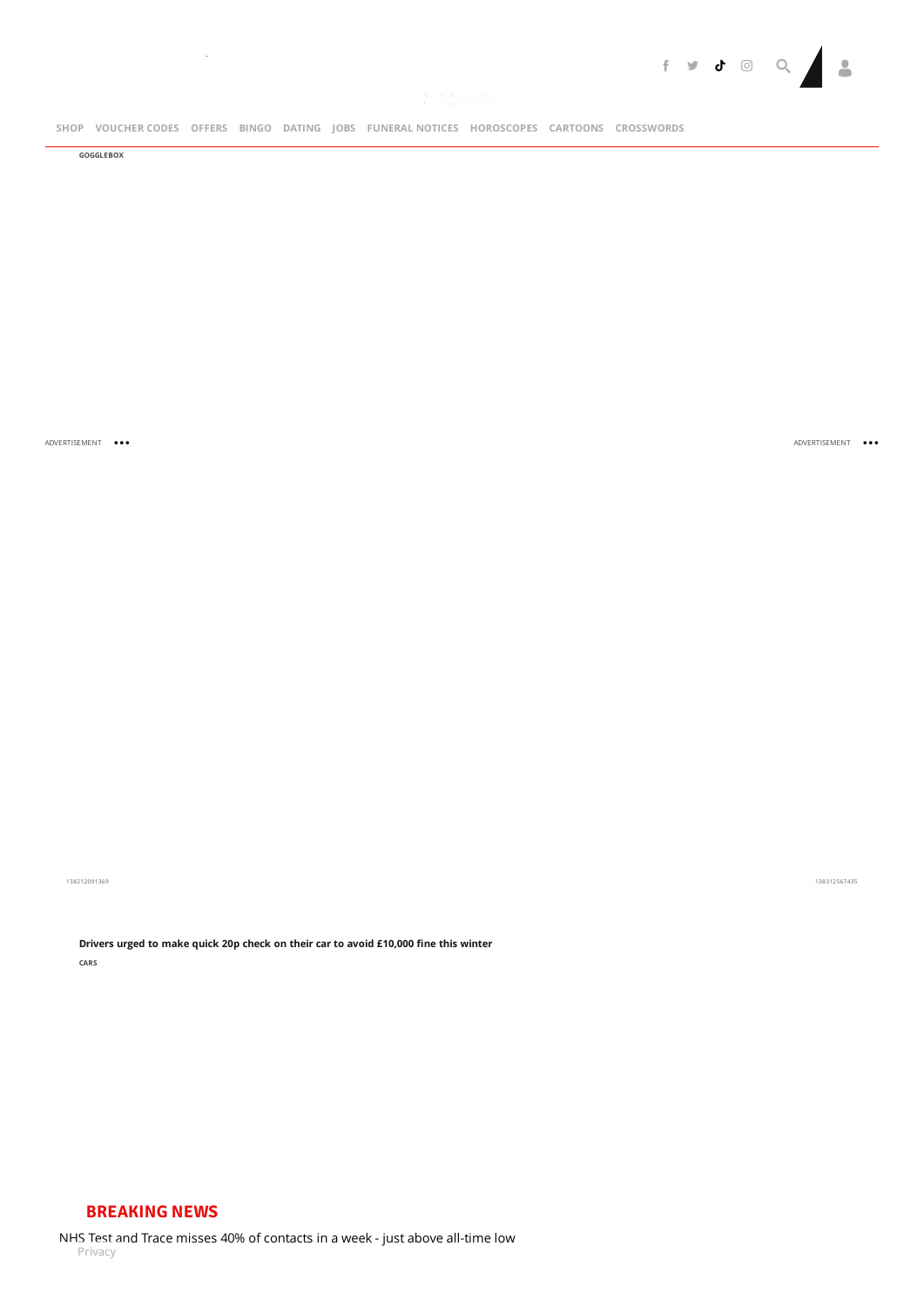ADVERTISEMENT ...

**Airline tests 'sleeper rows' in economy cabin where [passengers](https://www.mirror.co.uk/travel/news/lufthansa-trials-sleeper-rows-economy-23071932) can get a bed**

138212091369

**[SHOP](https://shop.mirror.co.uk/) [VOUCHER](https://discountcode.mirror.co.uk/) CODES [OFFERS](https://www.mirror.co.uk/offers/) [BINGO](https://www.mirrorbingo.com/?utm_medium=site&utm_source=mirror&utm_campaign=partner-bar&utm_content=partner-bar) [DATING](http://www.mirrordating.co.uk/) [JOBS](https://www.fish4.co.uk/?utm_source=tm-mirror&utm_medium=referral&utm_campaign=navlink) [FUNERAL](https://funeral-notices.co.uk/) NOTICES [HOROSCOPES](https://www.mirror.co.uk/lifestyle/horoscopes/) [CARTOONS](https://www.mirror.co.uk/lifestyle/cartoons/) [CROSSWORDS](https://www.mirror.co.uk/travel/news/lufthansa-trials-sleeper-rows-economy-23071932)**

 $\sim 10^6$ 



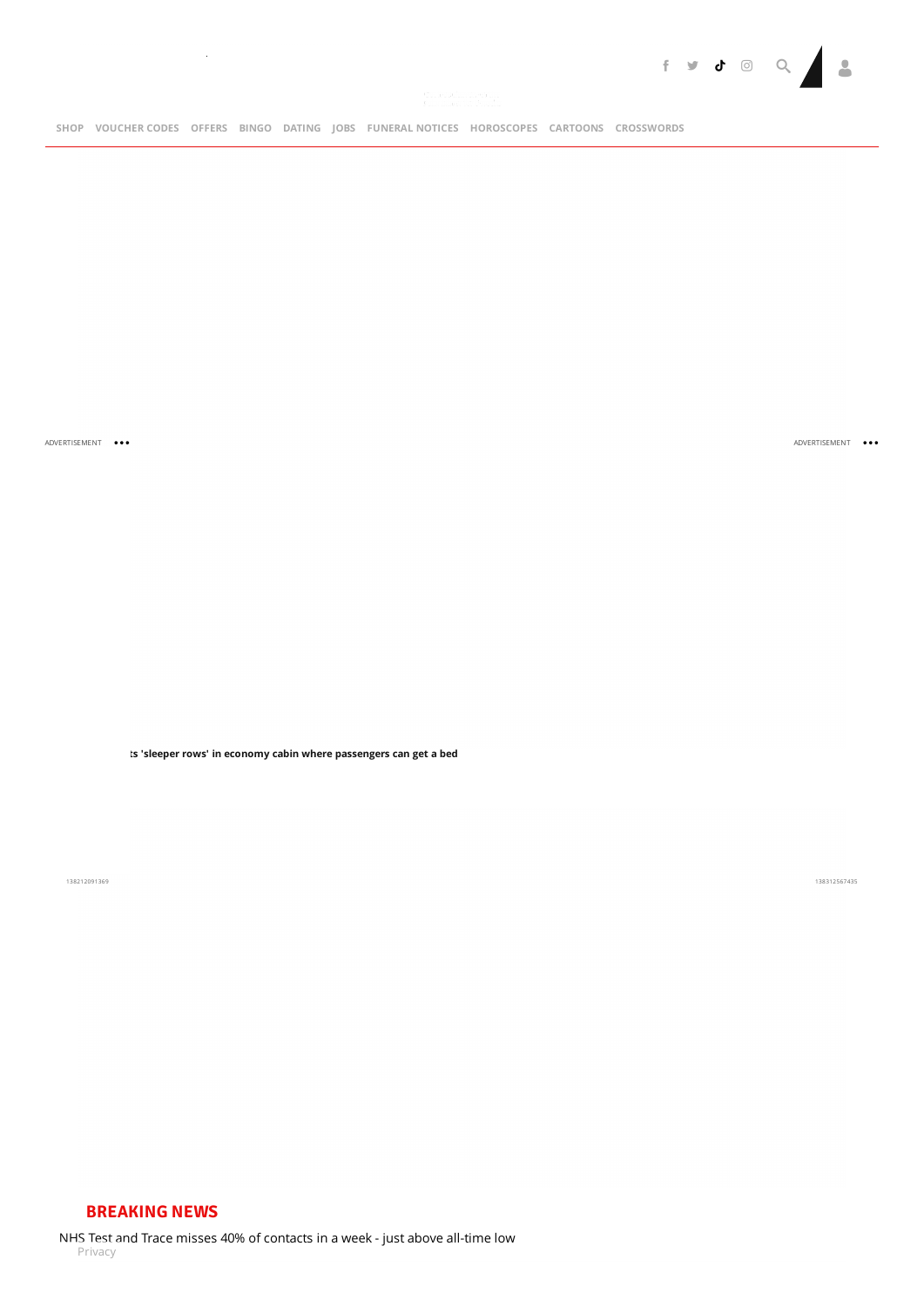

 $\sim$   $\sim$ 

ADVERTISEMENT ...

[ADVERTISEMEN](https://www.mirror.co.uk/sport/football/maradona-cause-of-death-heart-23071143)T

 $\blacktriangleright$ 

**Diego [Maradona's](https://www.mirror.co.uk/sport/football/maradona-cause-of-death-heart-23071143) cause of death confirmed as mourners line streets for Argentina legend DIEGO [MARADONA](https://www.mirror.co.uk/all-about/diego-maradona)**

138212091369

138312567435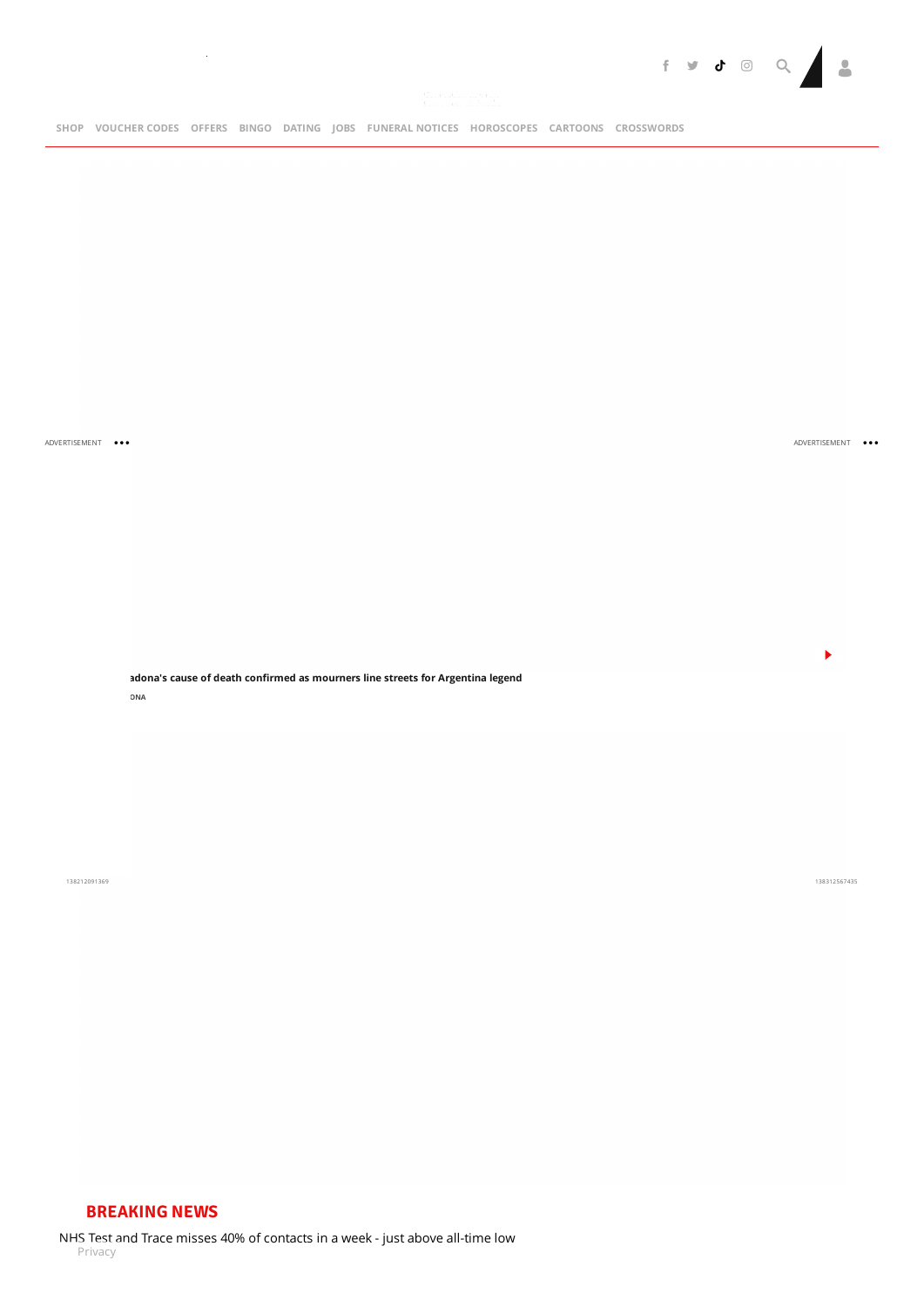

 $\sim 10^{-1}$ 

ADVERTISEMENT ...

**[CORONAVIRUS](https://www.mirror.co.uk/all-about/coronavirus-1)** 

ADVERTISEMENT ...

**[Exhausted](https://www.mirror.co.uk/news/uk-news/exhausted-nurse-shares-what-covid-23071165) nurse shares what Covid-19 ward is like in bid for virus to be taken seriously**

| 138212091369   | ADVERTISEMENT |                   |                 | 138312567435 |
|----------------|---------------|-------------------|-----------------|--------------|
|                |               |                   |                 |              |
|                |               |                   |                 |              |
|                |               |                   |                 |              |
| <b>NEWS</b>    |               | <b>POLITICS</b>   | <b>FOOTBALL</b> |              |
| <b>SPORT</b>   |               | <b>CELEBS</b>     | TV              |              |
| FILM           |               | <b>WEIRD NEWS</b> | QUIZZES         |              |
| <b>TECH</b>    |               | <b>MONEY</b>      | <b>TRAVEL</b>   |              |
| <b>FASHION</b> |               | <b>MUMS</b>       | <b>MOTORING</b> |              |

**FOLLOW US**